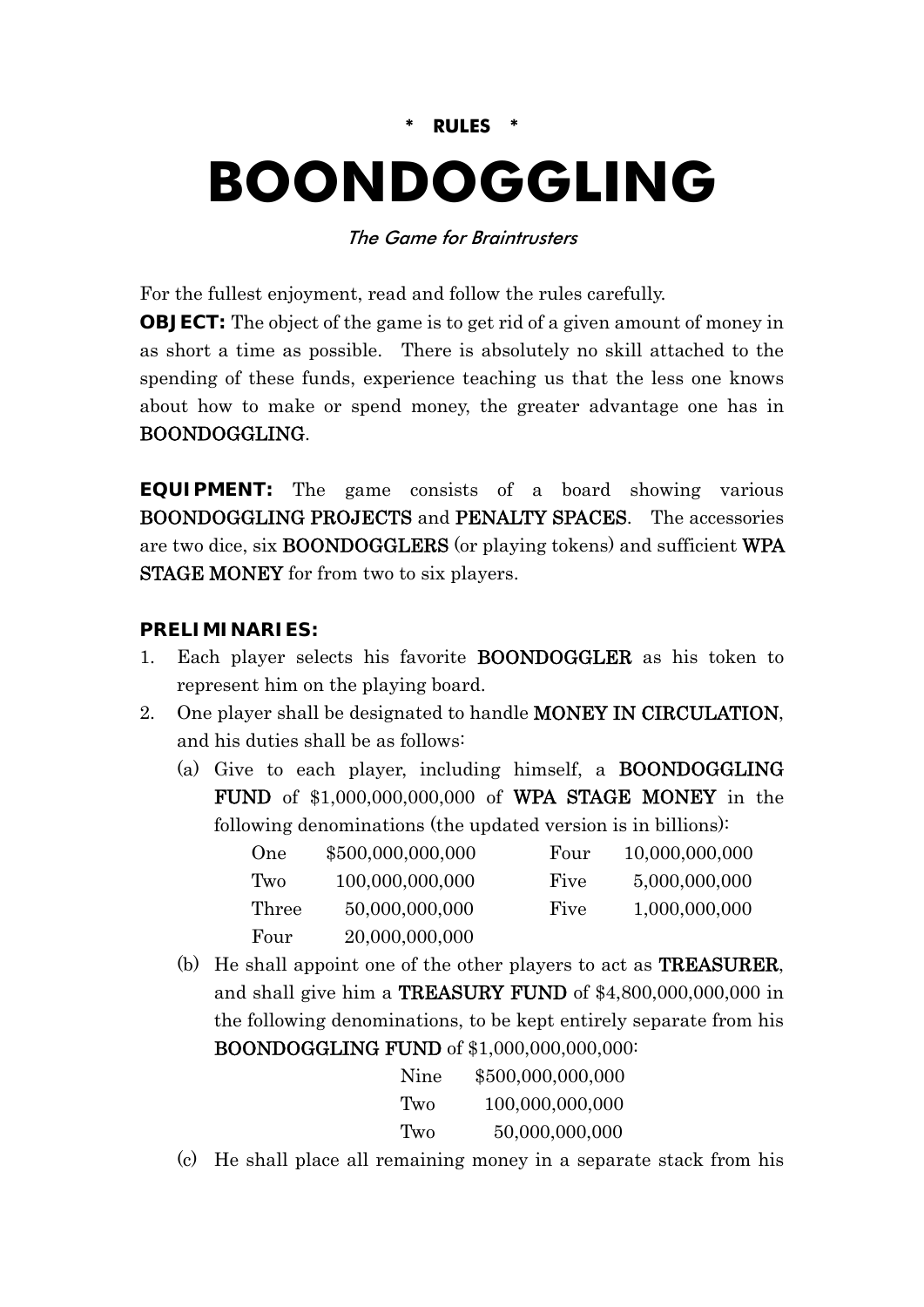BOONDOGGLING FUND and shall receive the money that is spent by the players around the board and place it in that fund called "MONEY IN CIRCULATION" whenever they do make payments.

3. The duties of the TREASURER shall consist solely of distributing appropriations and allotments from the \$4,800,000,000,000 fund to the players, should their tokens land on spaces calling for such payments, including the payment of an amount equal to that which they have when the token rests on "PRESIDENTIAL DEVALUATION OF DOLLAR."

 It is highly important that both the **TREASURER** and the payer handling **MONEY IN CIRCULATION** keep those funds entirely separate and apart from their own **BOONDOGGLING FUND** of \$1,000,000,000,000, and that the denominations be kept in different stacks, so as to make change more easily. In no event should one player handle both the **TREASURY FUND** and **MONEY IN CIRCULATION**.

**THE PLAY:** To start the action, each player throws the dice. The one making the highest total of the two dice shall have the first move. All the tokens are placed in **WASHINGTON, "The Home of the BOONDOGGLERS."** The player having the first move rolls the two dice and moves his token, in the direction indicated by the arrow, the number of spaces equal to the total of the two exposed numbers on the dice. He shall then follow the directions on the space on which his token rests, either paying into CIRCULATION, or receiving from the TREASURY such amounts as are indicated. Having thus completed his move, the dice now pass to the player on his right, who then proceeds in the same manner.

**SPACE OCCUPIED BY OTHER PLAYERS:** Should a player's token land on a space already occupied by one or more players, he cannot spend his money if the space is a **PROJECT**, **BUT** should that space be one where money is appropriated from the **TREASURY**, he shall receive **TWICE** the amount indicated. This does not apply to the spaces marked **"PRESIDENTIAL DEVALUATION OF THE DOLLAR"** and **"NRA DECISION,"** the penalty remaining the same regardless of the number of players occupying those spaces.

**DOUBLES:** When a player rolls doubles, he may either accept that total as his throw or roll the dice again. There is no penalty for any number of consecutive doubles, but under no circumstances shall a player be entitled to more than one move during his turn.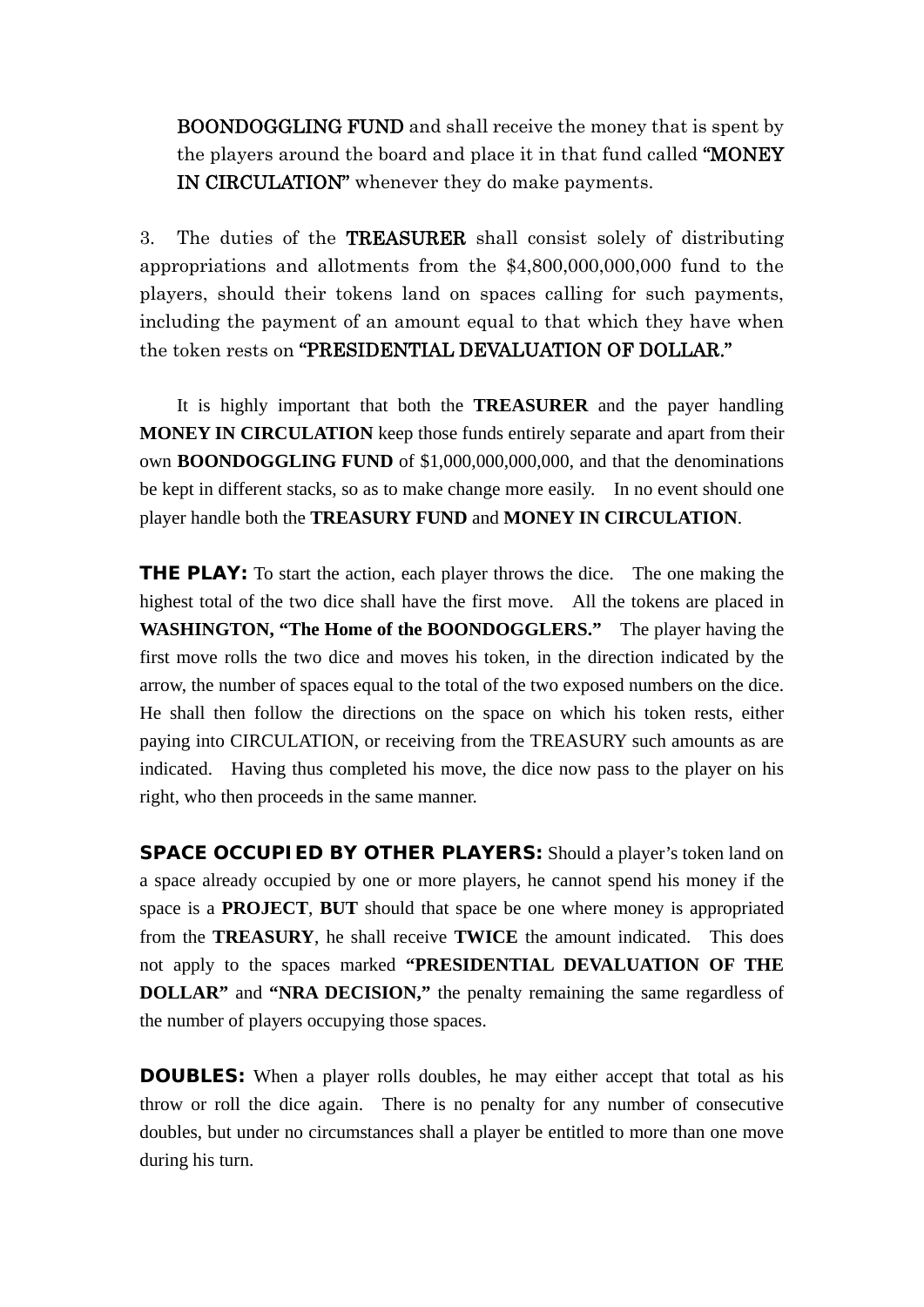**ROAD TO INFLATION:** If the player's move will take him beyond the space marked **"AAA DECISION,"** he follows either of two roads. If the total of the two dice on that throw is **EVEN**, he takes the regular, black route, **BUT** if the total of the two dice is **ODD**, he follows the red **"ROAD TO INFLATION."** However, should his **BOONDOGGLING FUND** be entirely exhausted on reaching this space, he **MUST** take the **"ROAD TO INFLATION,"** regardless of the total of the dice.

**INFLATION:** When the original \$4,800,000,000,000 **TREASURY FUND** is entirely exhausted by appropriations or allotments, or is insufficient to pay those allotments, the **TREASURER** shall borrow from **CIRCULATION** a new fund of \$4,800,000,000,000 to be used in the same manner as was the original fund. The first time this fund is replenished, the first stage of inflation is reached and the amount to be spend on every **BOONDOGGLING PROJECT** from then on is doubled; the second time it is replenished, the second stage is reached, etc., as shown in the following table:

| First stage of Inflation, pay  | 2 times amount shown  |
|--------------------------------|-----------------------|
| Second stage of Inflation, pay | 4 times amount shown  |
| Third stage of Inflation, pay  | 8 times amount shown  |
| Fourth stage of Inflation, pay | 16 times amount shown |
| Fifth stage of Inflation, pay  | 32 times amount shown |

No stage of inflation shall increase the amount paid by the **TREASURER** to any player on Appropriations, Allotments or Devaluations of the Dollar. (In keeping with the spirit of the game, at no time does the **TREASURER** attempt to repay any funds borrowed.)

**EXHAUSTION OF PLAYER'S FUNDS:** During the course of the game, when a player's funds are insufficient to pay the regular amount on a **"BOONDOGGLING PROJECT,"** he shall pay what remaining money he has into **"CIRCULATION."** The player will then continue in regular turn without making any payments on projects on which he may stop. Subsequently, should he receive more **WPA STAGE MONEY** through Appropriations or Allotments, the player **CANNOT** then make up any payments or part payments that he has been unable to meet.

**THE WINNER:** The winner is the player who has spent his entire fund and has reached **WASHINGTON, "The Home of the BOONDOGGLERS,"** via the **"ROAD TO INFLATION,"** without receiving any more appropriations. Therefore, should a player's **BOONDOGGLING FUND** become exhausted between spaces marked **"AAA DECISIONS"** and **"WASHINGTON, The Home of the**